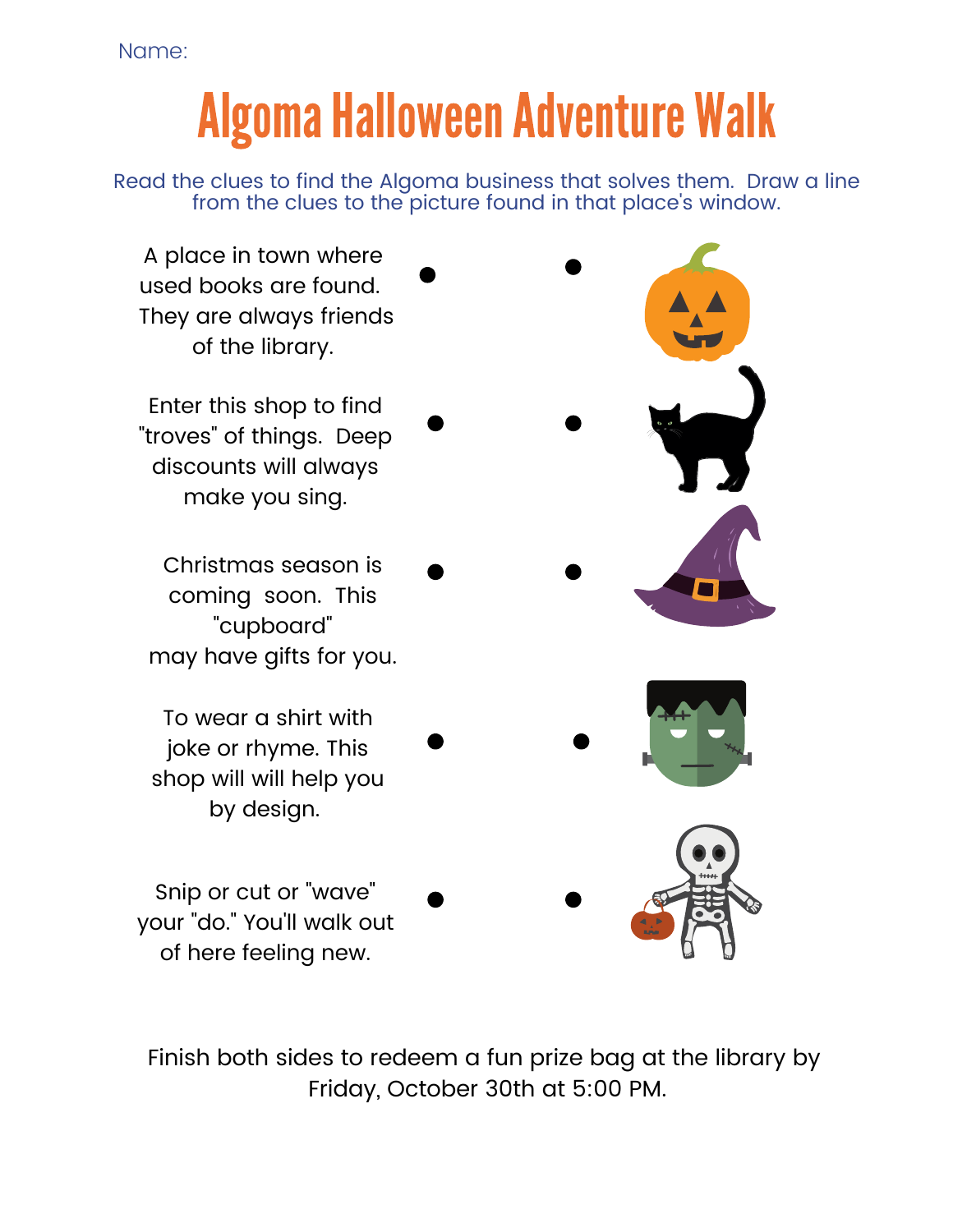Name:

## **Algoma Halloween Adventure Walk**

Read the clues to find the Algoma business that solves them. Draw a line from the clues to the picture found in that place's window.



Finish both sides to redeem a fun prize bag at the library by Friday, October 30th at 5:00 PM..